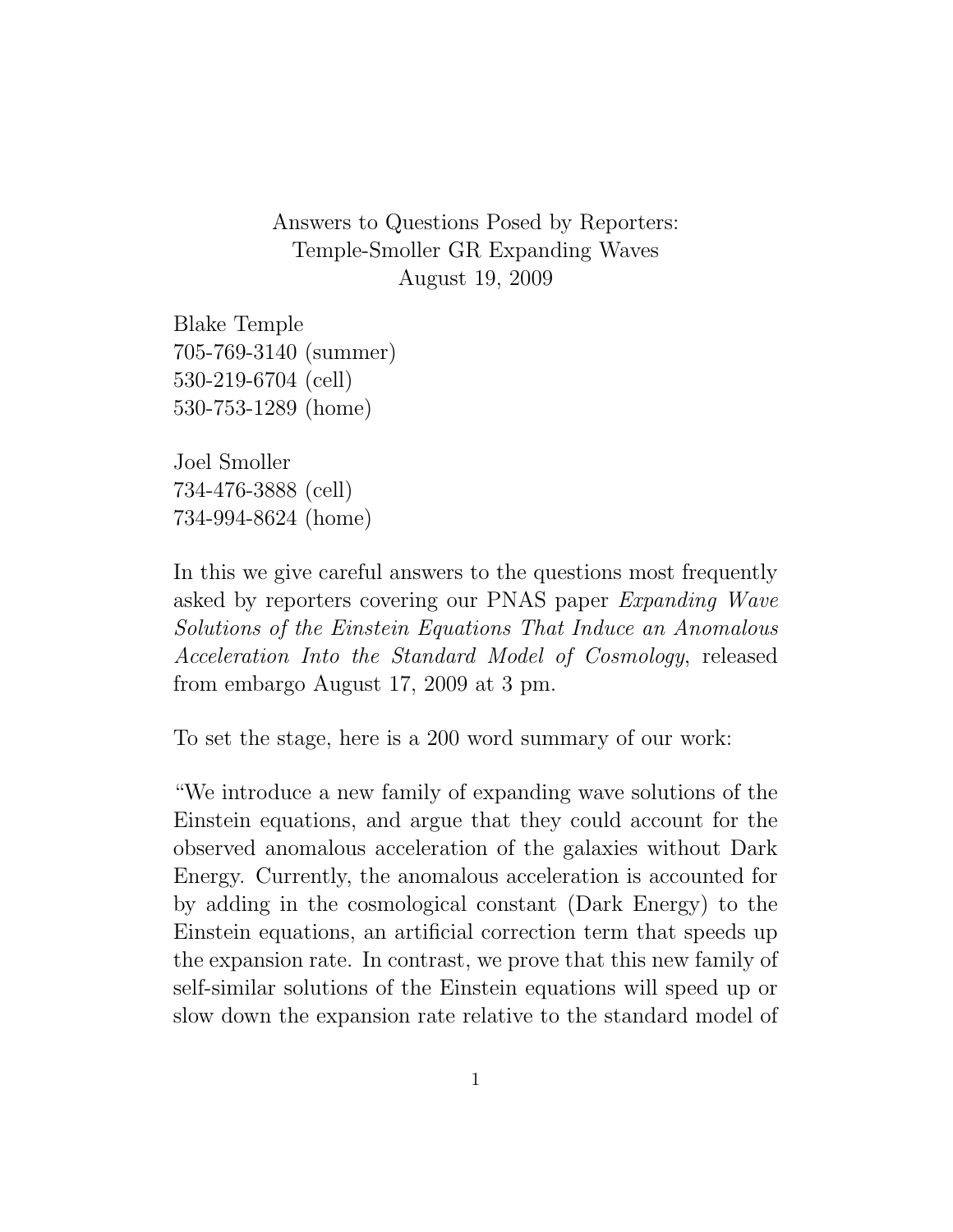$\cosmology<sup>1</sup>$  without assuming Dark Energy, by adjustment of a free parameter in the family. Based on a general principle of the mathematical theory of conservation laws, (that nonlinearities alone can generate dissipation that, in time, will drive a chaotic disturbance into an non-interacting self-similar expansion), we argue that it is physically plausible that these new expanding waves could emerge in time from the initial disturbance of the Big Bang, something like the orderly concentric circles of waves that emerge in time on the surface of a pond after a rock disturbs the surface with a chaotic "plunk"."

To Begin: Let us say at the start that what is definitive about our work is the construction of a new one-parameter family of exact, self-similar expanding wave solutions to Einstein's equations of general relativity. They apply during the radiation phase of the Big Bang, and approximate the standard model of cosmology arbitrarily well. For this we have complete mathematical arguments that are not controvertible. Our intuitions that led us to these, and their physical significance to the anomalous acceleration problem are based on lessons learned from the mathematical theory of nonlinear conservation laws, and only this interpretation is subject to debate.

<sup>&</sup>lt;sup>1</sup>By *standard model of cosmology* we mean the critical  $(k = 0)$  Friedman spacetime that was the baseline model for cosmology before dark energy.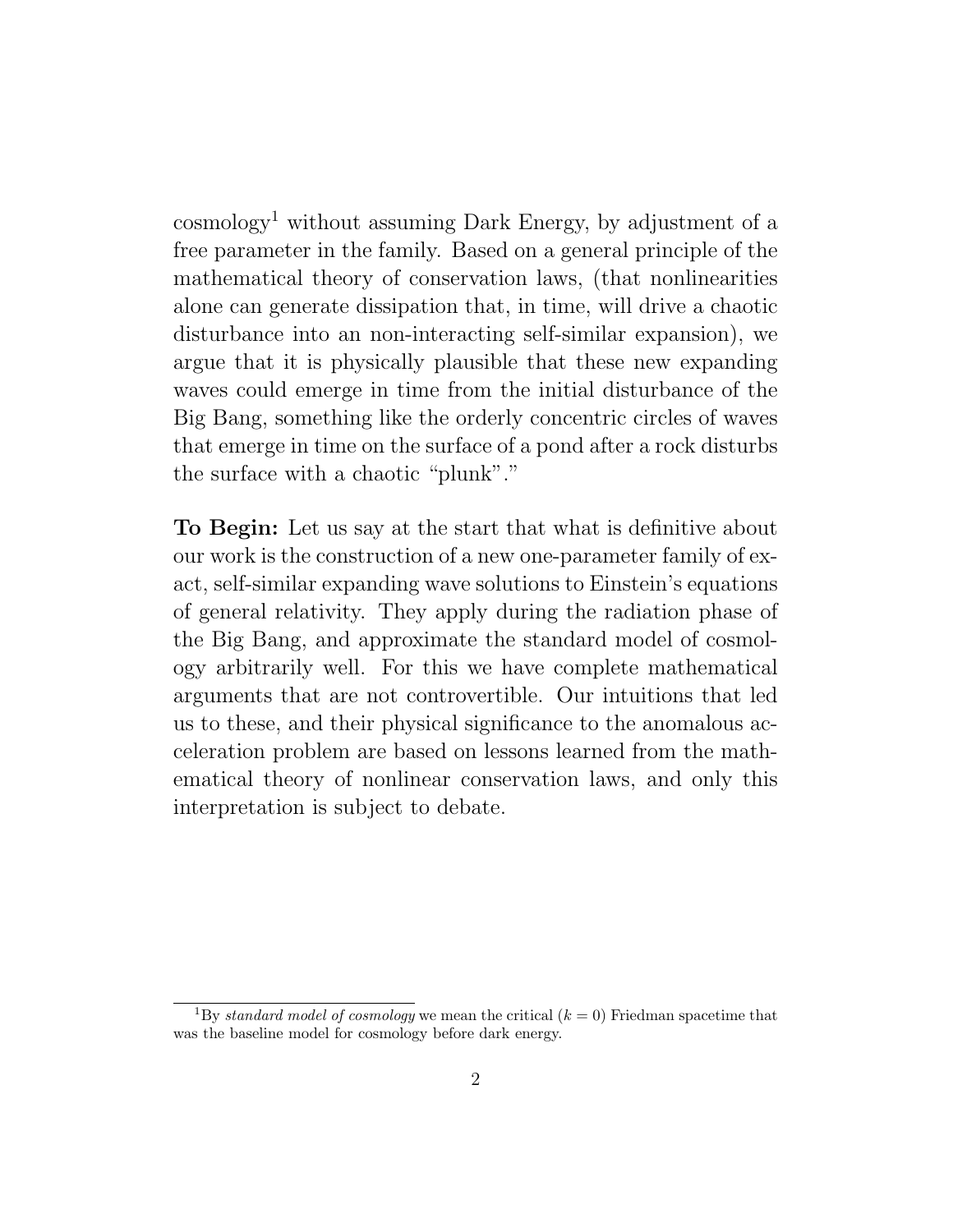#### \*\*\*\*\*\*\*\*\*\*\*\*\*\*\*\*\*\*\*\*\*\*\*\*\*\*\*\*\*\*\*\*\*\*\*\*\*\*\*\*\*\*

# 1) *Could you explain - in simple terms - what an expanding wave solution is and what other phenomena in nature can be explained through this mathematics?*

To best understand what an expanding wave is, imagine a stone thrown into a pond, making a splash as it hits the water. The initial "plunk" at the start creates chaotic waves that break every which way, but after a short time the whole disturbance settles down into orderly concentric circles of waves that radiate outward from the center–think of the resulting final sequence of waves as the "expanding wave". In fact, it is the initial breaking of waves that dissipates away all of the disorganized motion, until all that is left is the orderly expansion of waves. For us, the initial "plunk" of the stone is the chaotic Big Bang at the start of the radiation phase, and the expansion wave is the orderly expansion that emerges at the end of the radiation phase. What we have found is that the standard model of cosmology is not the only expanding wave that could emerge from the initial "plunk". In fact, we constructed a whole family of possible expanding waves that could emerge; and we argue that which one would emerge depends delicately on the nature of the chaos in the initial "plunk". That is, one expanding wave in the family is equally likely to emerge as another. Our family depends on a freely assignable number a which we call the *acceleration parameter*, such that if we pick  $a = 1$ , then we get the standard model of cosmology, but if  $a > 1$  we get an expanding wave that looks a lot like the standard model, but expands faster, and if  $a < 1$ , then it expands slower. So an "anomalous acceleration"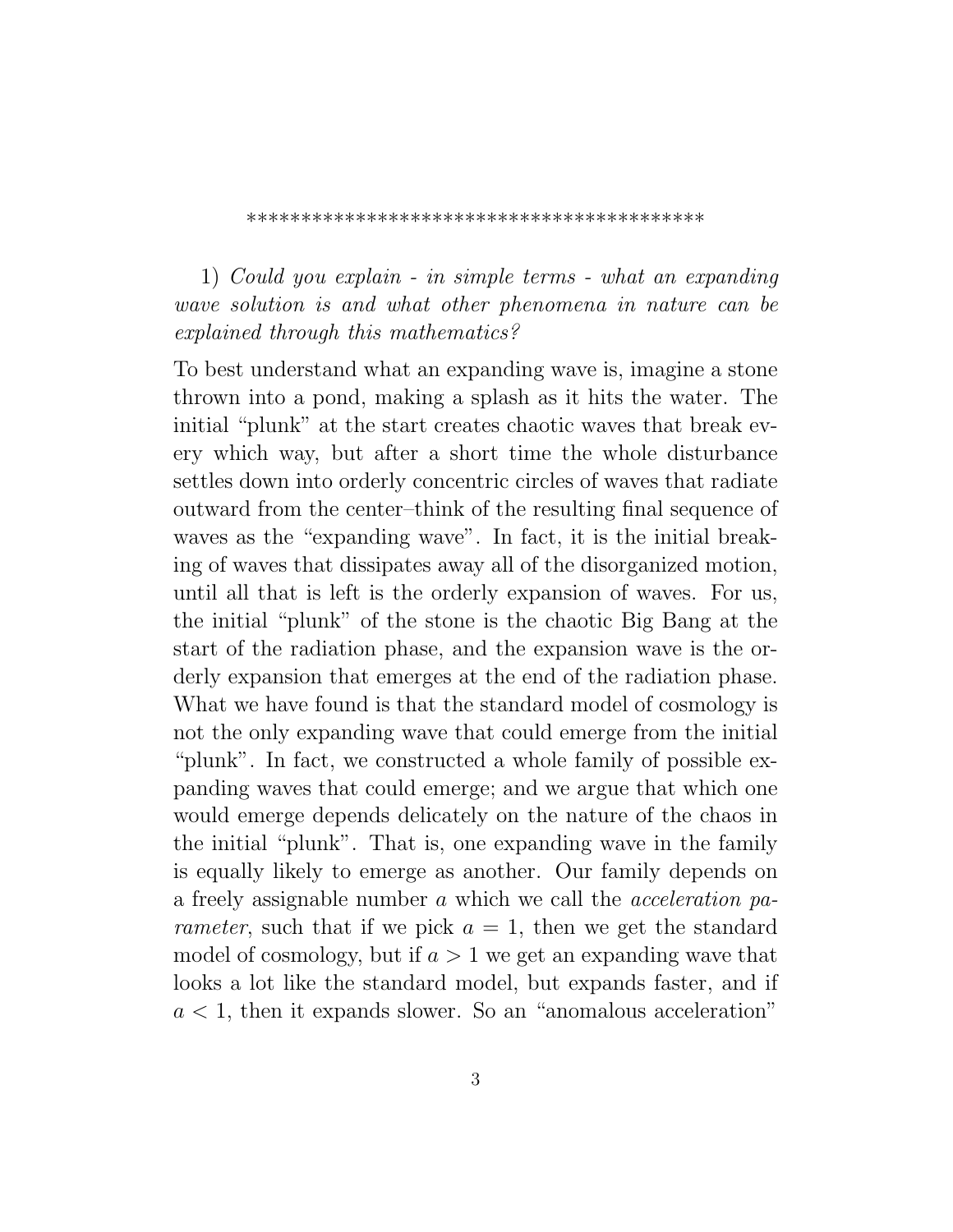would result if  $a > 1$ .

Summary: By "expanding wave" we mean a wave that expands outward in a "self-similar" orderly way in the sense that at each time the wave looks like it did at an earlier time, but more "spread out". The importance of an expanding wave is that it is the end state of a chaotic disturbance because it is what remains after all the complicated breaking of waves is over...one part of the expanding solution no longer effects the other parts. Our thesis, then, is that we can account for the anomalous acceleration of the galaxies without dark energy by taking  $a > 1$ .

### 2) *Could you explain how and why you decided to apply expanding wave solutions to this particular issue?*

We (Temple) got the idea that the anomalous acceleration of the galaxies might be explained by a secondary expansion wave reflected backward from the shock wave in our earlier construction of a shock wave in the standard model of cosmology, and proposed to numerically simulate such a wave. Temple got this idea while giving a public lecture to the National Academy of Sciences in Bangalore India, in 2006. We set out together to simulate this wave while Temple was Gehring Professor in Ann Arbor in 2007, and in setting up the simulation, we subsequently discovered exact formulas for a family of such waves, without the need for the shock wave model.

### 3) *Do you think this provides the strongest evidence yet that dark energy is a redundant idea?*

At this stage we personally feel that this gives the most plausible explanation for the anomalous acceleration of the galaxies that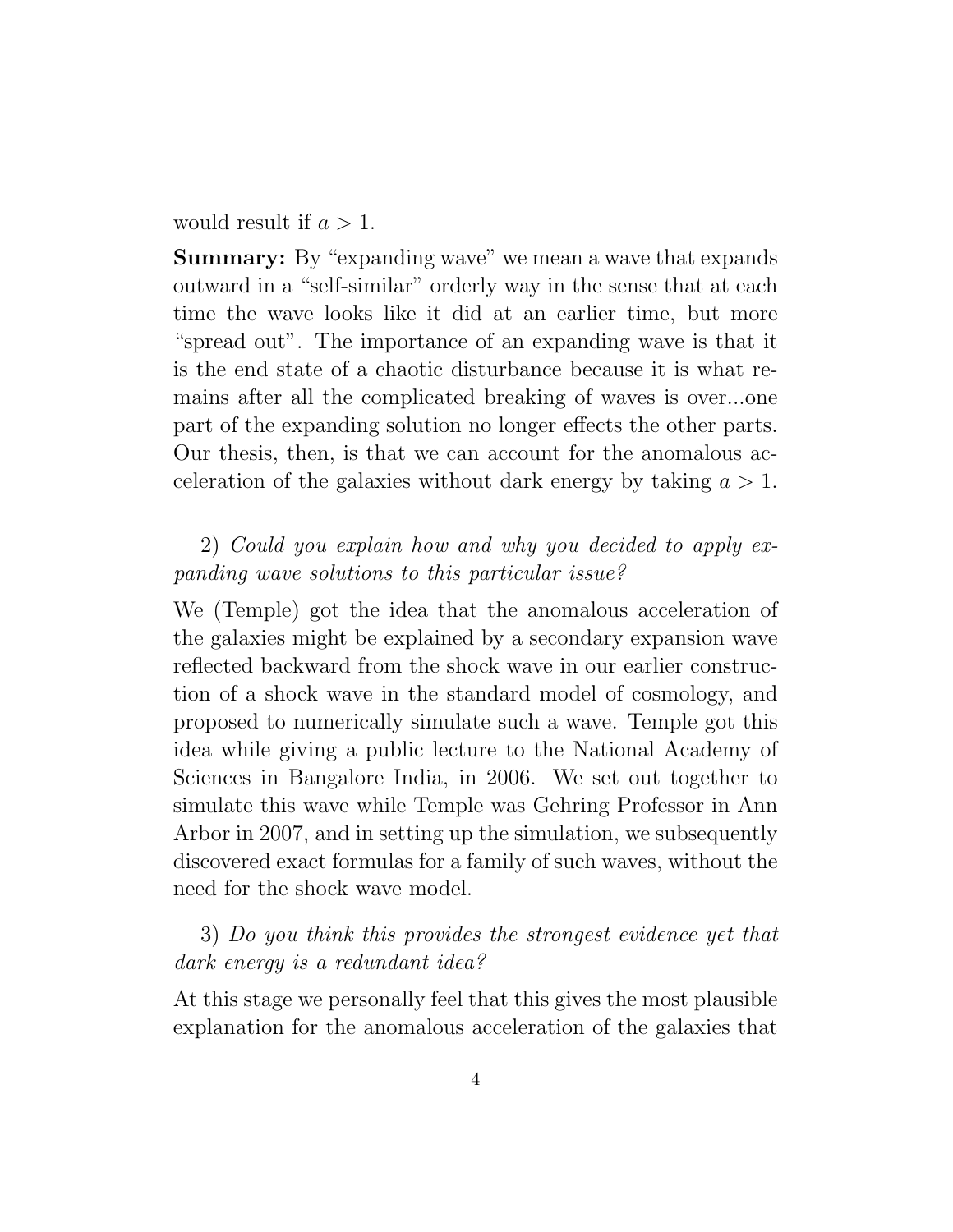does not invoke dark energy. Since we don't believe in "dark energy"...[more detail in (12) below]

We emphasize that our model implies a verifiable prediction, so it remains to be seen whether the model fits the red-shift vs luminosity data better than the dark energy theory. (We are working on this now.)

4) *Is this the first time that expanding wave solutions of the Einstein equations have been realized?*

As far as we know, this is the first time a family of self-similar expanding wave solutions of the Einstein equations has been constructed for the radiation phase of the Big Bang, such that the members of the family can approximate the standard model of cosmology arbitrarily well. Our main point is *not* that we have self-similar expanding waves, but that we have self-similar expanding waves during the radiation phase when (1) decay to such waves is possible because  $p \neq 0$ , and (2) they are close to the standard model. We are not so interested in self-similar waves when  $p = 0$  because we see no reason to believe that selfsimilar waves during the time when  $p = \rho c^2/3 \neq 0$  will evolve into exact self-similar waves in the present era when  $p = 0$ . That is, they should evolve into some sort of expanding spacetime when  $p = 0$ , but not a pure (self-similar) expansion wave.

5) *How did you reach the assumption that*  $p = [\rho][c]^2/3$ , a *wise one?*

We are mathematicians, and in the last several decades, a theory for how highly nonlinear equations can decay to self-similar waves was worked out by mathematicians, starting with fun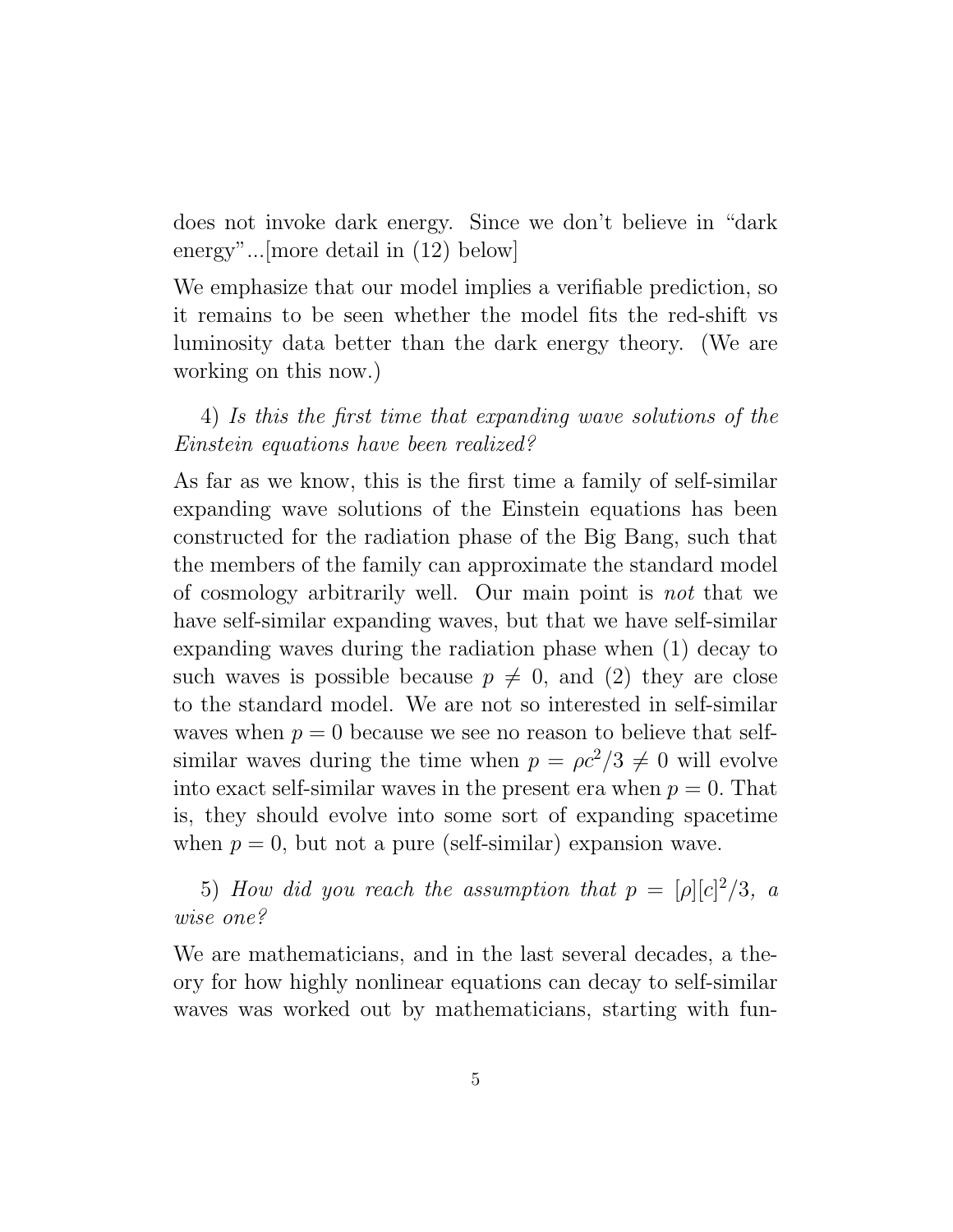damental work of Peter Lax and Jim Glimm. The theory was worked out for model equations much simpler than the Einstein equations. We realized that only during the radiation phase of the expansion were the equations "sufficiently nonlinear" to expect sufficient breaking of waves at the start to create enough dissipation to drive a chaotic disorganized disturbance into an orderly self-similar expansion wave at the end. The subtle point is that even though no mechanisms for dissipation are put into the model, the nonlinearities alone can cause massive dissipation via the breaking of waves that would drive a chaotic disturbance into an orderly expansion wave.

6) *How does your suggestion – that the observed anomalous acceleration of the galaxies could be due to our view into an expansion wave – compare with an idea that I heard Subir Sarkar describe recently that the Earth could be in a void that is expanding faster that the outer parts of the Universe.*

We became aware of this work in the fall of  $\ell$ 08, and forwarded our preprints. Our view here is that after the radiation phase is over, and the pressure drops to zero, there is no longer any nonlinear mechanism that can cause the breaking of waves that can cause dissipation into an expansion wave. Thus during the recent  $p = 0$  epoch, (after some 300,000 years after the Big Bang), you might model the evolution of the remnants of such an expanding wave or underdensity, (in their terms a local "void"), but there is no mechanism in the  $p = 0$  phase to explain the constraints under which such a void could form. (When  $p = 0$ , everything is in "freefall", and there can be no breaking of waves). The expanding wave theory we present provides a possible quantitative explanation for the formation of such a void.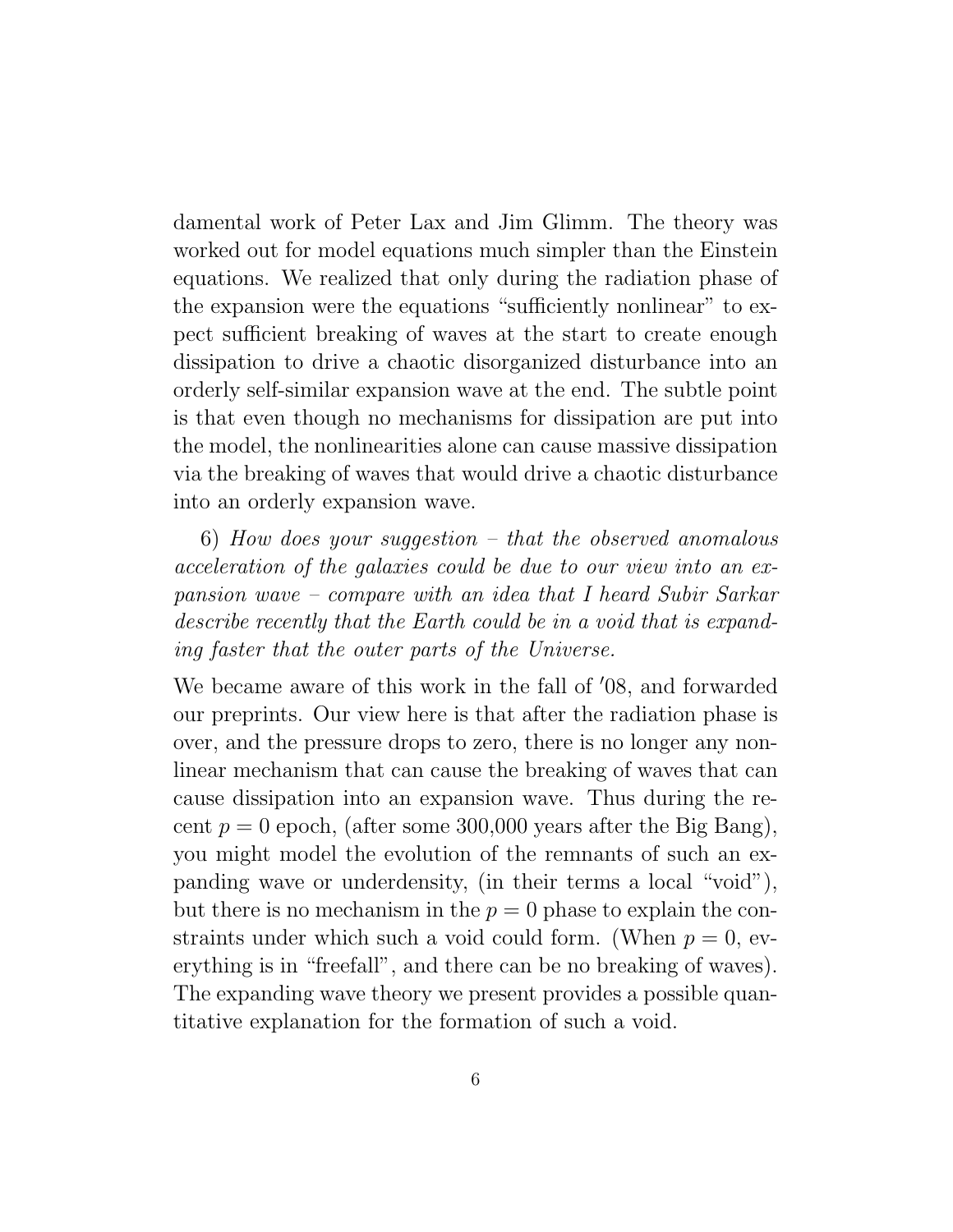#### 7) *How do you intend to develop your research from here?*

Our present paper demonstrates that there is some choice of the number a, (we proved it exists, but still do not know its precise value), such that the member of our family of expanding waves corresponding to that value of the acceleration parameter a, will account for the leading order correction of the anomalous acceleration. That is, it can account for how the plot of redshift-vs luminosity of the galaxies curves away from a straight line at the center. But once the correct value of a is determined exactly, that value will give a prediction of how the plot should change beyond the first breaking of the curve. (There are no more free parameters to adjust!) We are currently working on finding that exact value of a consistent with the observed anomalous acceleration, so that from this we can calculate the next order correction it predicts, all with the goal of comparing the expanding wave prediction to the observed redshift vs luminosity plot, to see if it does better than the prediction of dark energy.

### 8) *What is your view on the relevance of the Copernican Principle to these new expanding waves?*

These self-similar expanding waves represent possible end states of the expansion of the Big Bang that we propose could emerge at the end of the radiation phase when there exists a mechanism for their formation. We imagine that decay to such an expanding wave could have occurred locally in the vicinity of the earth, over some length scale, but we can only conjecture as to what length scale that might be–the wave could extend out to some fraction of the distance across the visible universe or it could extend even beyond, we cannot say, but to explain the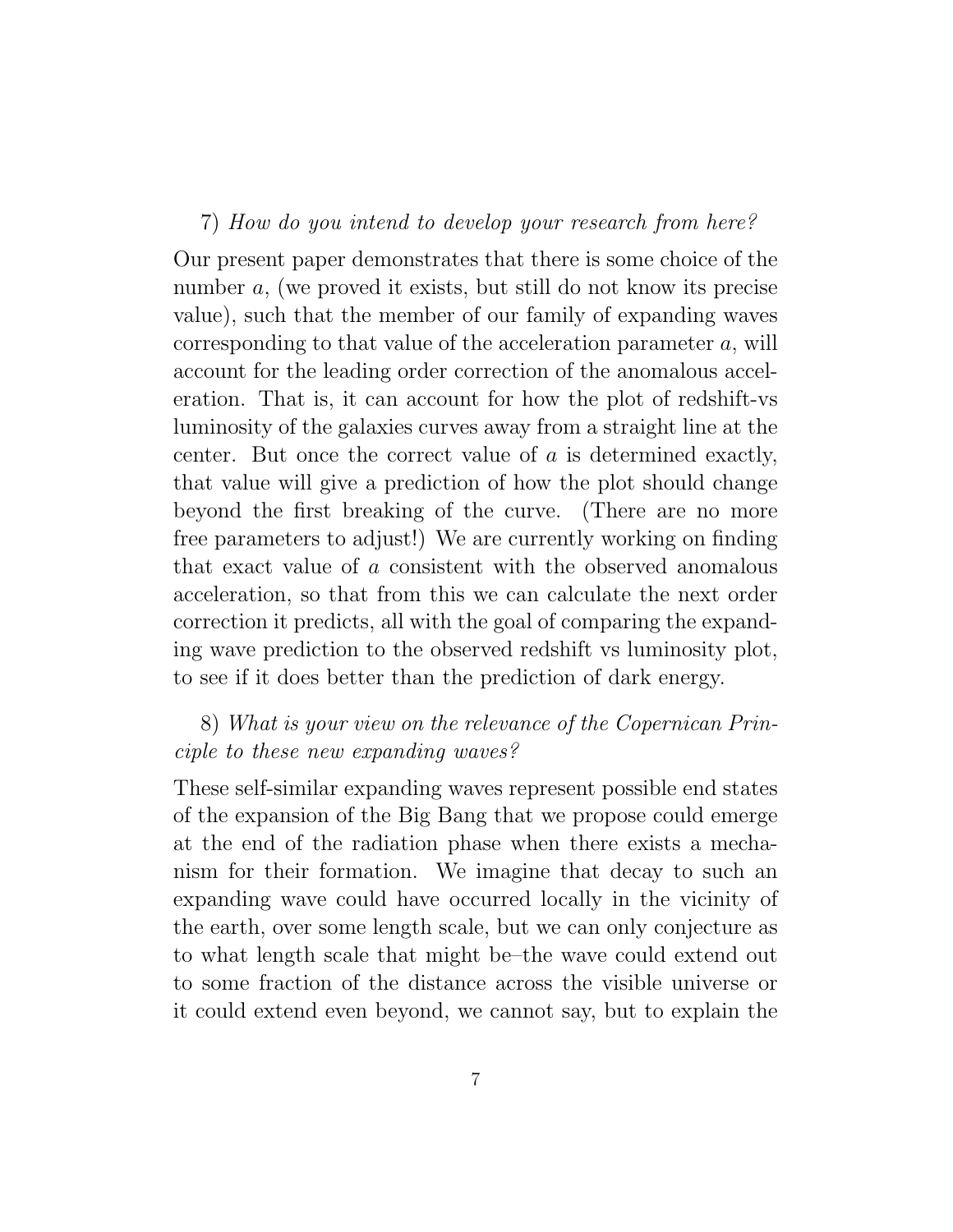anomalous acceleration the earth must lie within some proximity of the center. That is, for the  $a > 1$  wave to account for the anomalous acceleration observed in the galaxies, we would have to lie in some proximity of the center of such a wave to be consistent with no observed angular dependence in the redshift vs luminosity plots. (The void theory has the same implication.)

Now one might argue that our expanding waves violate the socalled *Copernican* or *Cosmological Principle* which states that *on the largest length scale* the universe looks the same everywhere. This has been a simplifying assumption taken in cosmology since the mid thirties when Howard Robertson and Geoffrey Walker proved that the Friedman spacetimes of the standard model, (constructed by Alexander Friedman a decade earlier), are the unique spacetimes that are spatially *homogeneous* and *isotropic* about every point–a technical way of saying there is no special place in the universe. The introduction of dark energy via the cosmological constant is the only way to preserve the Copernican Principle *and* account for the anomalous acceleration on the largest scale, *everywhere*. The stars, galaxies and clusters of galaxies are evidence of small scale variations that violate the Copernican Principle on smaller length scales. We are arguing that there could be an even larger length scale than the clusters of galaxies on which local decay to one of our expanding waves has occurred, and we happen to be near the center of one. This would violate the Copernican Principle if these expanding waves describe the entire universe–but our results allow for the possibility that on a scale even larger than the scale of the expanding waves, the universe may look everywhere the same like the standard model. Thus our view is that the Copernican principle is really a moot issue here. But it does beg the question as to how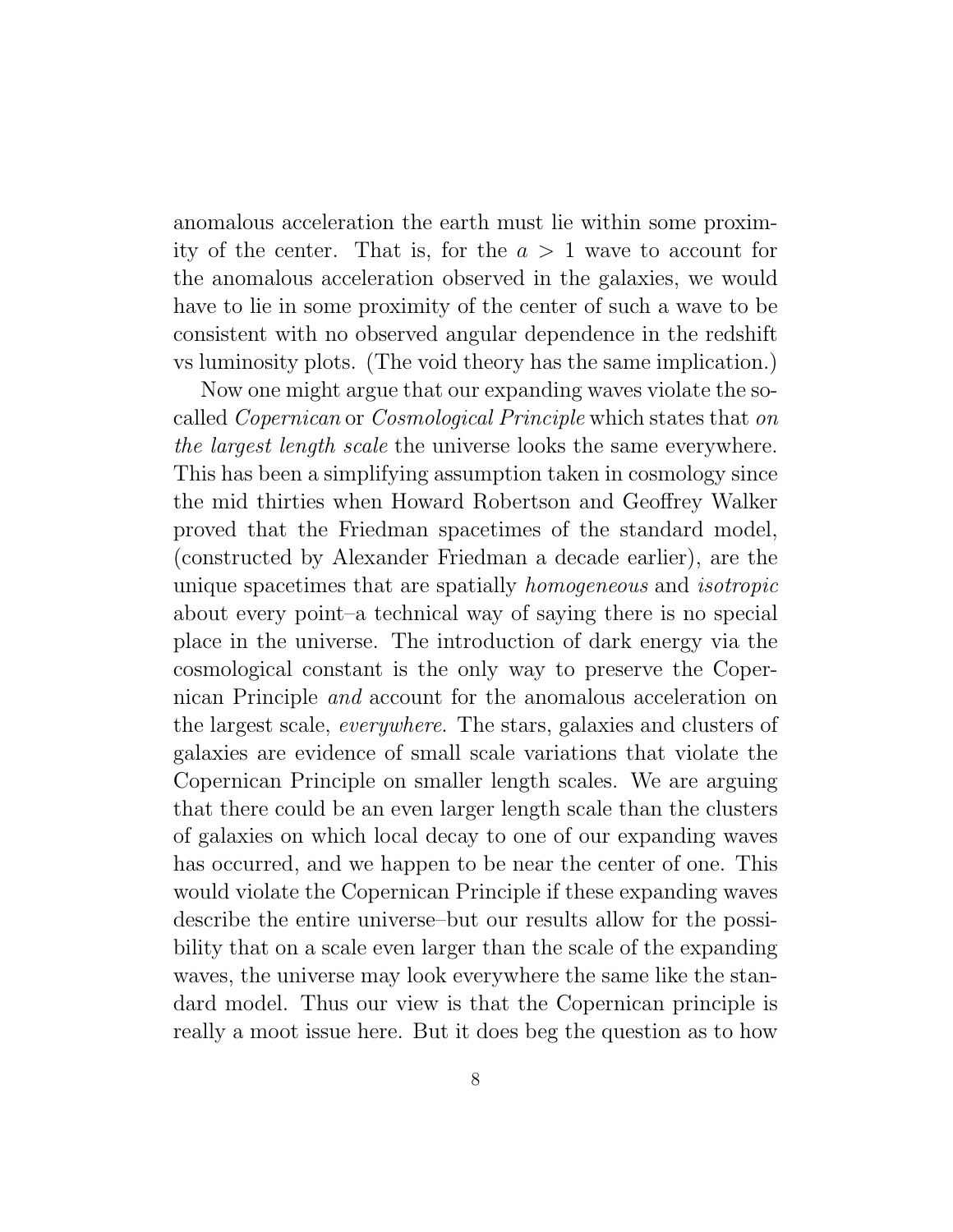big the effective center can be for the value of a that accounts for the anomalous acceleration. This is a problem we hope to address in the future.

Another way to look at this is, if you believe there is no cosmological constant or dark energy, [see (12) below], then the anomalous acceleration may really be the first definitive evidence that in fact, by accident, we just happen to lie near the center of a great expansion wave of cosmic dimensions. We believe our work at this stage gives strong support for this possibility.

### 9) *How large would the displacement of matter caused by the expanding wave be, and how far out would it extend?*

For our model, the magnitude of the displacement depends on the value of the acceleration parameter *a*. It can be very large or very small, and we argue that somewhere in between it can be right on for the first breaking of the observed redshift vs luminosity curve near the center. To meet the observations, it has to displace the position of a distant galaxy the right amount to displace the straight line redshift vs luminosity plot of the standard model, into the curved graph observed. The paper by Clifton and Ferreira referenced in our paper, (exposition of this appeared as the cover article in Scientific American a few months ago), quote that the bubble of underdensity observed today should extend out to about one billion lightyears, about a tenth of the distance across the visible universe, and the size of the center consistent with no angular variation is about 15 megaparsecs, about 50 million lightyears, and this is approximately the distance between clusters of galaxies, a distance about 1/200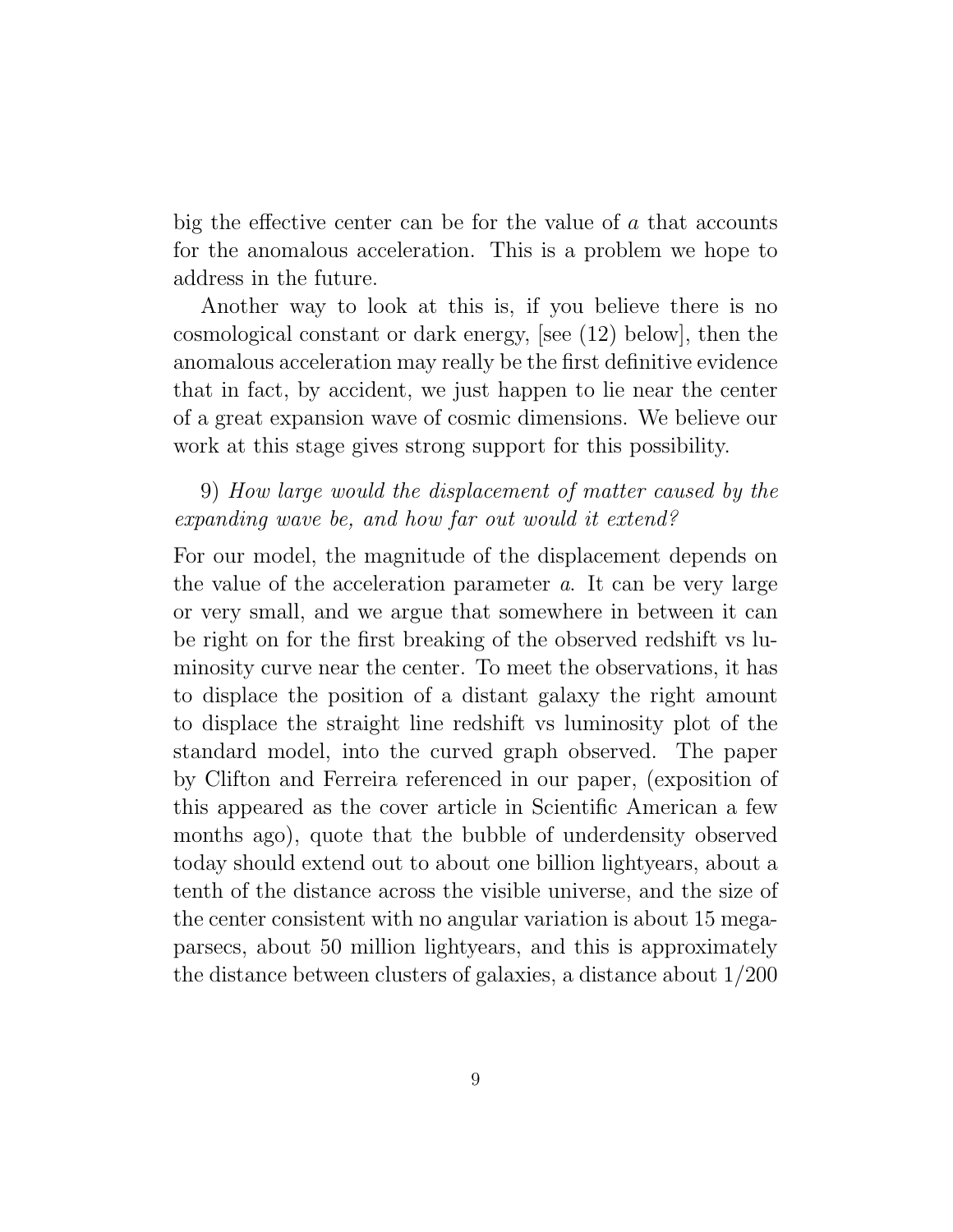across the visible universe.<sup>2</sup>

#### 10) *How do the spacetimes associated with the expanding waves compare to the spacetime of the standard model of cosmology?*

Interestingly, we prove that the spacetimes associated with the expanding waves when  $a \neq 1$  actually have properties surprisingly similar to the standard model  $a = 1$ . Firstly, the expanding spacetimes  $(a \neq 1)$  look more and more like the standard model  $a = 1$  as you approach the center of expansion. (That is why you have to go far out to see an anomalous acceleration.) Moreover, out to a great distance from the center, say

$$
R(t) = t^{2/3},
$$

so a distance of  $10^5$  lightyears at  $t = t_{endrad}$  years will expand to a length L at present time  $t_{present} \approx 10^{10}$  years by a factor of

$$
\frac{R(t_{present})}{R(t_{endrad})} \approx \frac{\left(10^{10}\right)^{2/3}}{\left(10^5\right)^{2/3}} = 10^{4.7} \ge 5 \times 10^4.
$$

It follows then that we might expect the scale of the wave at present time to extend over a distance of about

$$
L = 5 \times 10^5 \times 10^4 = 5 \times 10^9
$$
 lightyears.

This is a third to a fifth of the distance across the visible universe, and agrees with the extent of the under-density void region quoted in the Clifton-Ferriera paper, with room to spare.

<sup>2</sup>The following back of the envelope calculation provides a ballpark estimate for what we might expect the extent of the remnants of one of our expanding waves might be today. Our thesis is that the self-similar expanding waves that can exist during the pure radiation phase of the standard model, can emerge at the end of the radiation phase by the dissipation created by the strong nonlinearities. Now matter becomes transparent with radiation at about 300,000 years after the Big Bang, so we might estimate that our wave should have emerged by about  $t_{endrad} \approx 10^5$  years after the Big Bang. At this time, the distance of light-travel since the Big Bang is about  $10<sup>5</sup>$  lightyears. Since the sound speed  $c/\sqrt{3} \approx .58c$  during the radiation phase is comparable to the speed of light, we could estimate that dissipation that drives decay to the expanding wave might reasonably be operating over a scale of  $10^5$  lightyears by the end of the radiation phase. Now in the  $p = 0$ expansion that follows the radiation phase, the scale factor (that gives the expansion rate) evolves like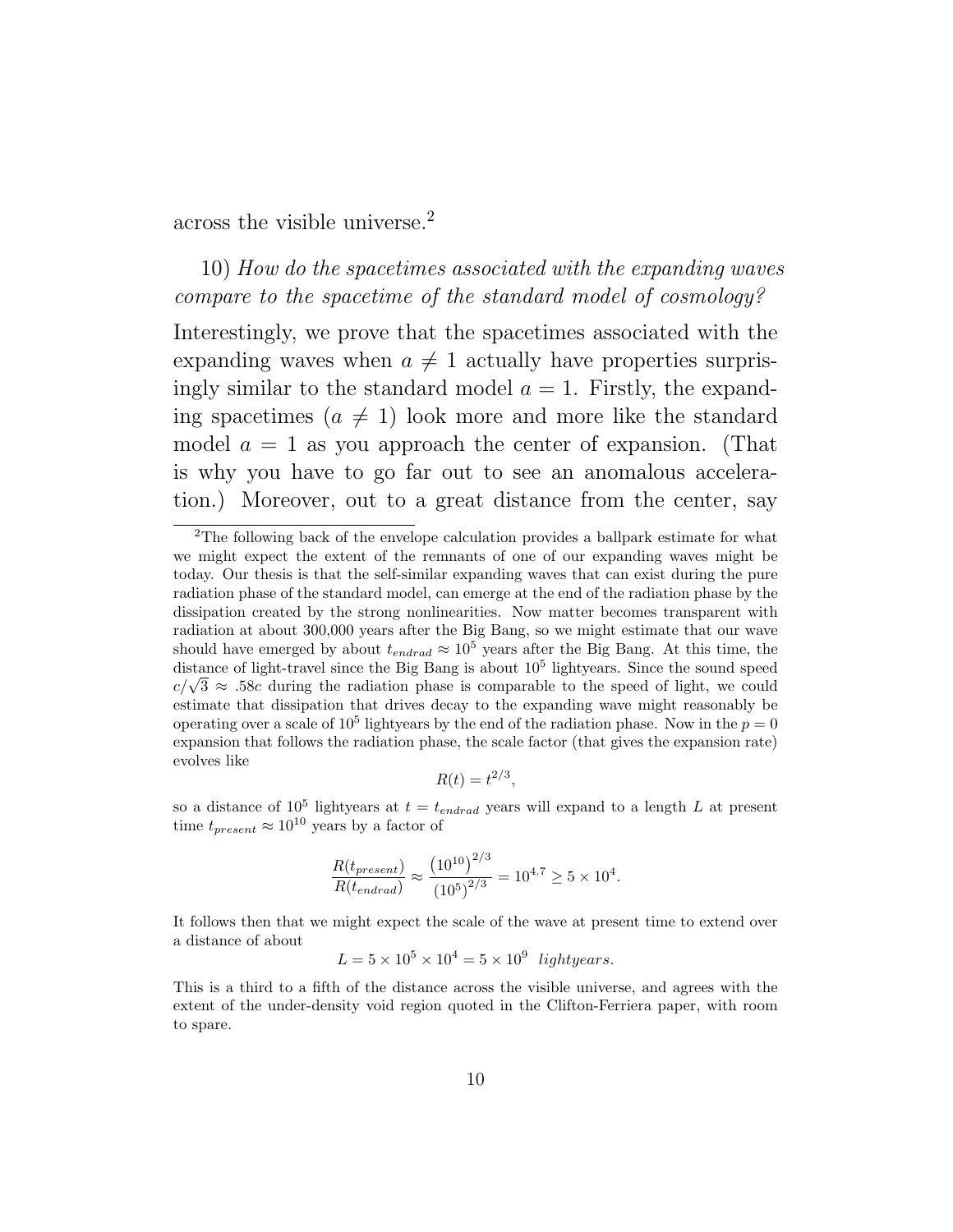out to about 1/3 to 1/2 the distance across the visible universe, (where the anomalous acceleration is apparent), we prove that (to within negligible errors) there is a time coordinate  $t$  such that the 3-space at each fixed  $t$  has zero curvature, just like the standard model of cosmology, and observers fixed in time or at a fixed distance from the center, will measure distances and times exactly the same as in a Friedman universe, the spacetime of the standard model of cosmology. In technical terms, only line elements changing in space *and* time will measure dilation of distances and times relative to the standard model. This suggests that it would be easy to mistake one of these expanding waves for the Friedman spacetime itself until you did a measurement of redshift vs luminosity far out where the differences are highly apparent, (that is, you measured the anomalous acceleration).

11) *Your expanding wave theory is more complicated than a universe filled with dark energy, and we have to take into account the Occams razor principle. What do you think about this assertion?*

To quote Wikipedia, Occams razor states "the explanation of any phenomenon should make as few assumptions as possible, eliminating those that make no difference in the observable predictions of the explanatory hypothesis or theory."

We could say that our theory does not require the extra hypothesis of dark energy or a cosmological constant to explain the anomalous acceleration. Since there is no obvious reason why an expansion wave with one value of a over another would come out locally at any given location at the end of the radiation phase, and since we don't need dark energy in the expanding wave ex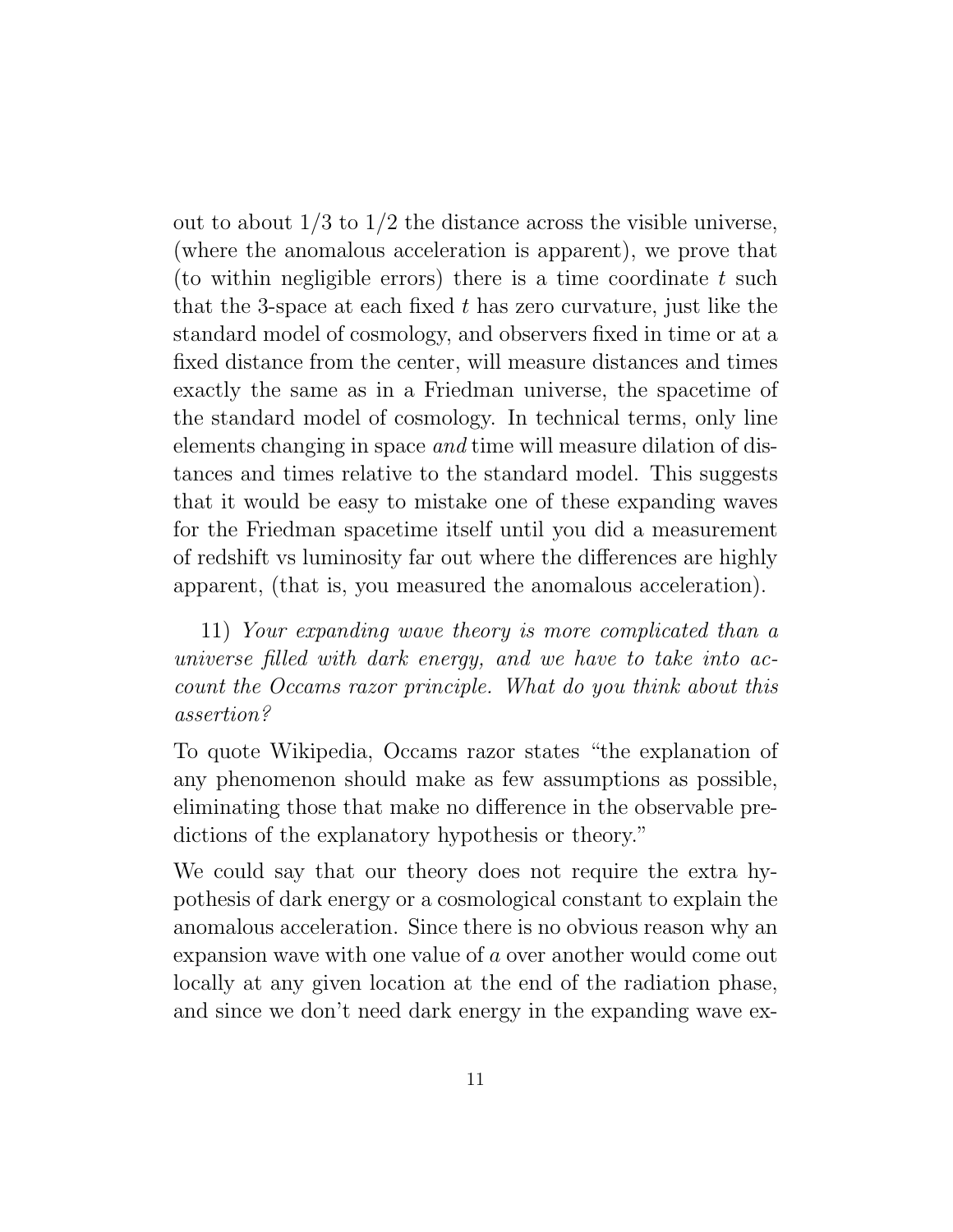planation, we could argue that the expanding wave explanation of the anomalous acceleration is simpler than dark energy. But a better answer is that our theory has an observable prediction, and only experiments, not the 14th century principle of Occam, can resolve the physics. Occams razor will have nothing whatsoever to say about whether we are, or are not, near the center of a cosmic expansion wave.

# 12) *If, as you suggest, dark energy doesn't exist, what is the ingredient of 75% of the mass-energy in our universe?*

In short, nothing is required to replace it. The term "anomalous acceleration" of the galaxies begs the question "acceleration relative to what?" The answer is that the anomalous acceleration of the galaxies is an acceleration relative to the prediction of the standard model of cosmology. In the expanding wave theory, we prove that there is no "acceleration" because the anomalous acceleration can be accounted for in redshift vs luminosity by the fact that the galaxies in the expanding wave are displaced from their anticipated position in the standard model. So the expanding wave theory requires only classical sources of massenergy for the Einstein equations.

### 13) *If dark energy doesn't exist, it would be just an invention. What do you think about dark energy theory?*

Keep in mind that Einstein's equations have been confirmed without the need for the cosmological constant or dark energy, in every physical setting except in cosmology.

*Dark energy* is the physical interpretation of the cosmological constant. The cosmological constant is a source term with a free parameter, (similar to but different from our  $a$ ), that can be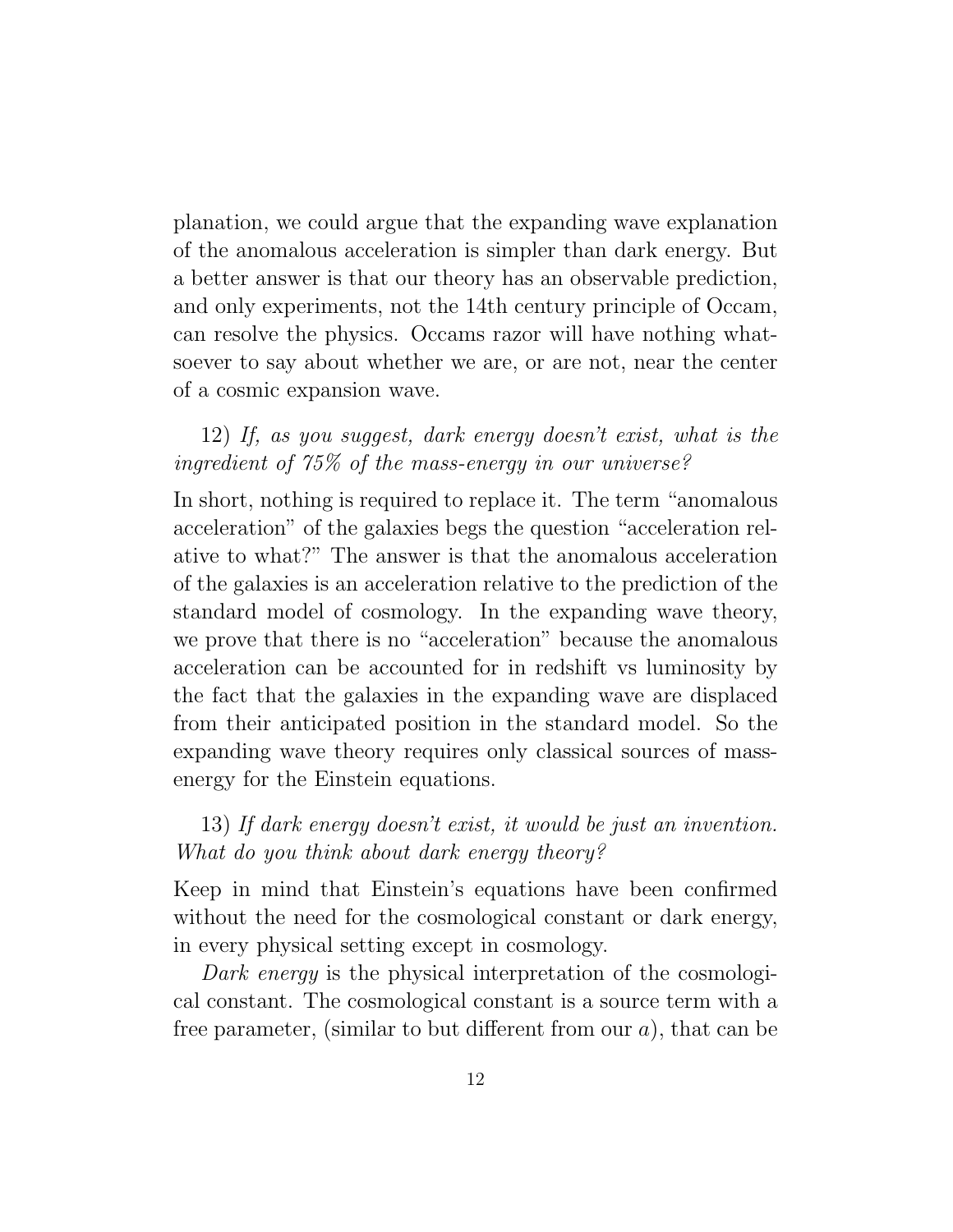added to the original Einstein equations and still preserve the frame independence, the "general relativity" if you will, of Einstein's equations. Einstein's equations express that mass-energy is the source of spacetime curvature. So if you interpret the cosmological constant as the effect of some exotic mass-energy, then you get dark energy. For the value of the cosmological constant required to fit the anomalous acceleration observed in the redshift vs luminosity data, this dark energy must account for some 73 percent of the mass-energy of the universe, and it has to have the physical property that it *anti-gravitates*—that is, it gravitationally repels instead of attracts. Since no one has ever observed anything that has this property, (it would not fall to earth like an apple, it would fly up like a balloon), it seems rather suspect that such mass-energy could possibly exist. If it does exist, then it also is not like any other mass-energy in that the density of it stays constant, stuck there at the same value forever, even as the universe expands and spreads all the other mass-energy out over larger and larger scales—and there is no principle that explains why it has the value it has.<sup>3</sup> On the other hand, if you put the cosmological constant on the other side of the equation with the curvature then there is always some (albeit very small) baseline curvature permeating spacetime, and the zero curvature spacetime is no longer possible; that is, the empty space Minkowski spacetime of special relativity no longer solves the equations. So when the cosmological constant is over on the curvature side of Einstein's equation, the equations no longer express the physical principle that led Einstein to discover them in the first place–that mass-energy should be the

<sup>3</sup>In the expanding wave theory, the principle for determining *a* is that all values of *a* near  $a = 1$  should be (roughly) equally likely to appear, and one of them did...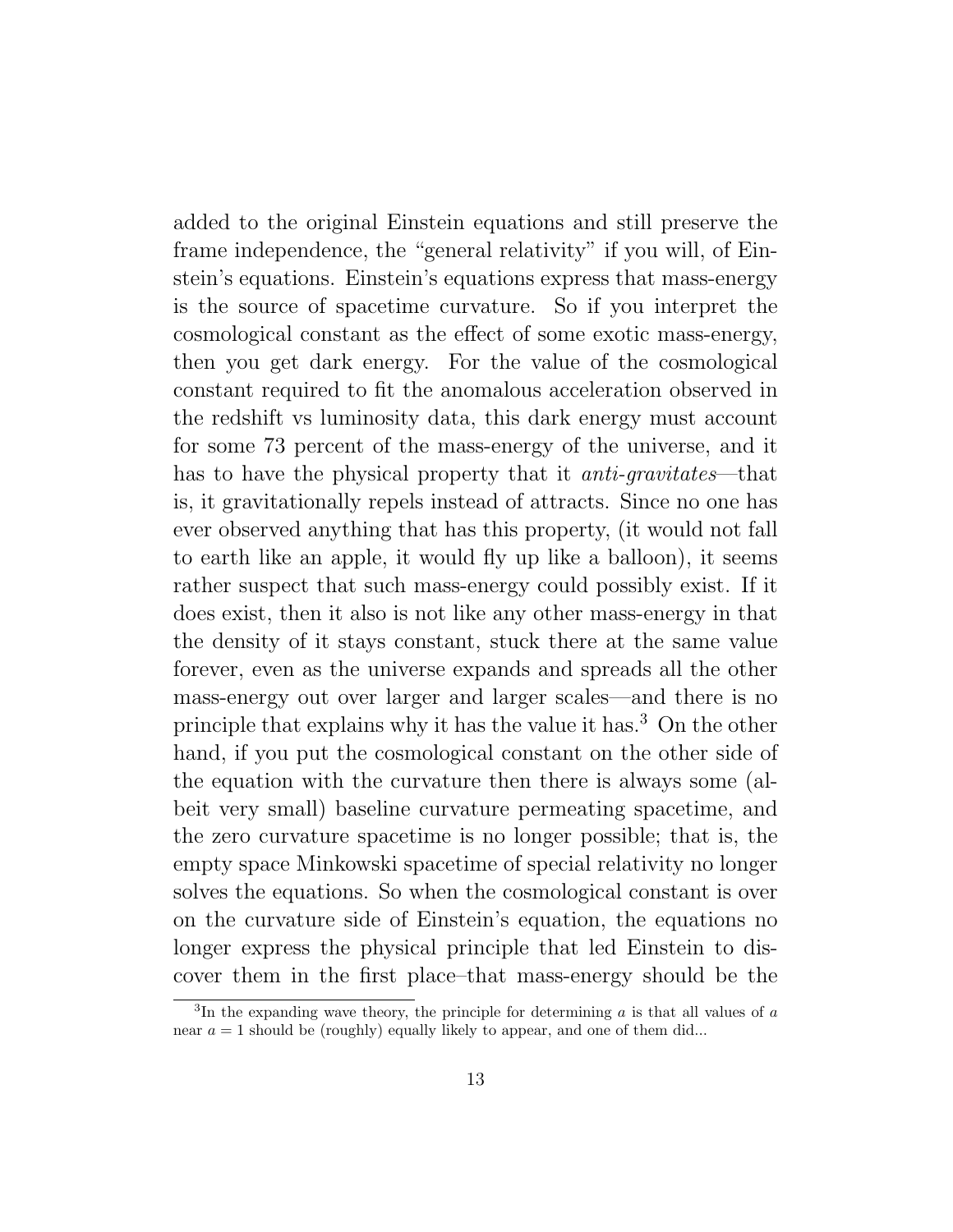sole source of spacetime curvature.

Einstein put the cosmological constant into his equations shortly after he discovered them in 1915, because this was the only way he could get the possibility of a static universe. (*Antigravity* holds the static universe up!) After Hubble proved that the universe was expanding in 1929, Einstein took back the cosmological constant, declaring it was the greatest blunder of his career, as he could have predicted the expansion ahead of time without it. At the time, taking out the cosmological constant was interpreted as a great victory for general relativity. Since then, cosmologists have become more comfortable putting the cosmological constant back in. There are many respected scientists who see no problem with dark energy.

14) *How does the coincidence in the value of the cosmological constant in the dark energy theory compare to the coincidence that the Milky Way must lie near a local center of expansion in the expanding wave theory?*

The dark energy explanation of the anomalous acceleration of the galaxies requires a value of the cosmological constant that accounts for some 73 percent of the mass-energy of the universe. That is, to correct for the anomalous acceleration in the supernova data, you need a value of the cosmological constant that is just three times the energy-density of the rest of the mass-energy of the universe. Now there is no principle that determines the value of the cosmological constant ahead of time, so its value could apriori be anything. Thus it must be viewed as a great coincidence that it just happens to be so close to the value of the energy density of the rest of the mass-energy of the universe. (Keep in mind that the energy-density of all the classical